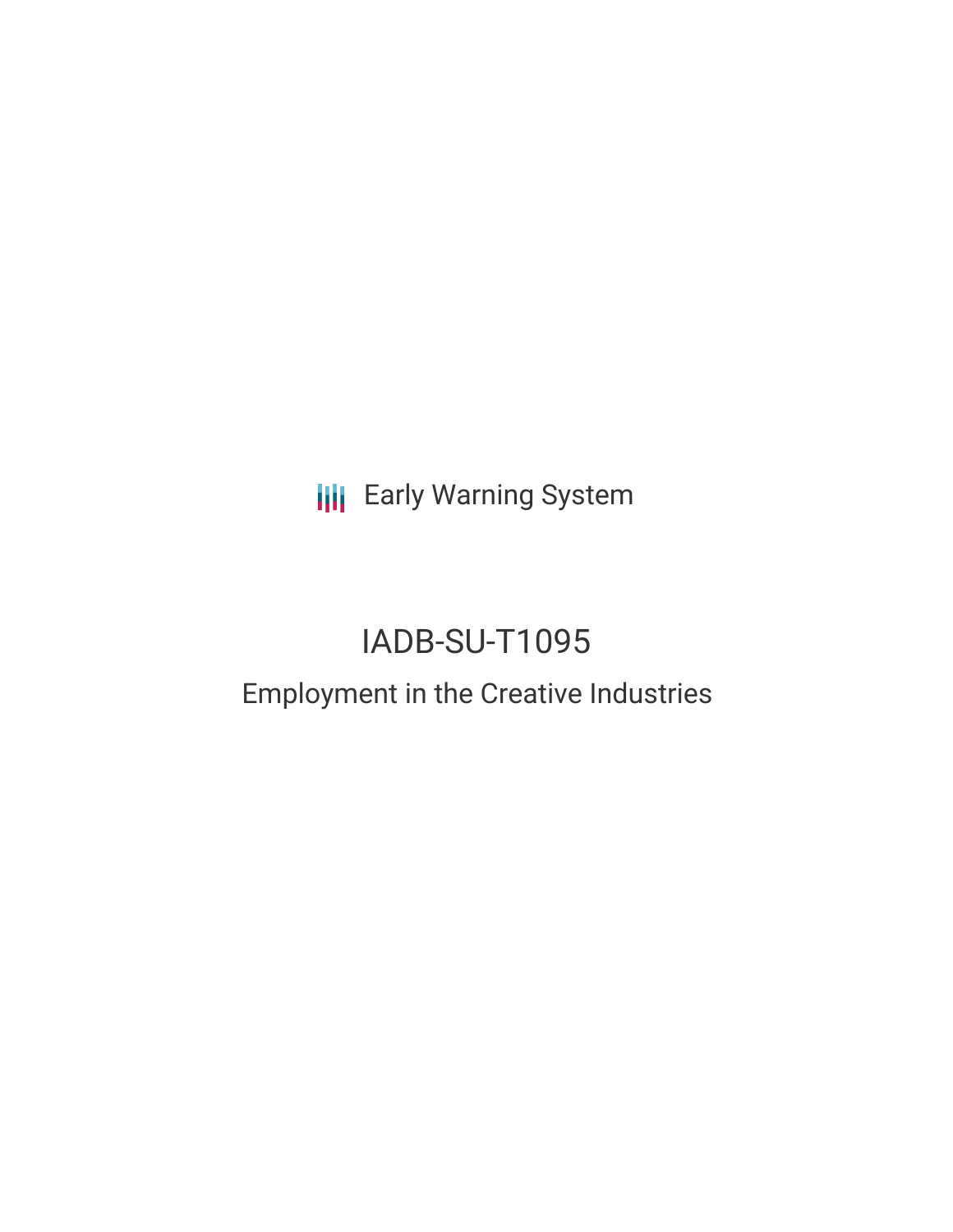#### **Quick Facts**

| <b>Countries</b>               | Suriname                               |
|--------------------------------|----------------------------------------|
| <b>Financial Institutions</b>  | Inter-American Development Bank (IADB) |
| <b>Status</b>                  | Approved                               |
| <b>Bank Risk Rating</b>        | C                                      |
| <b>Voting Date</b>             | 2017-08-24                             |
| <b>Borrower</b>                | Government of Suriname                 |
| <b>Sectors</b>                 | Communications, Technical Cooperation  |
| <b>Investment Type(s)</b>      | Grant                                  |
| <b>Investment Amount (USD)</b> | $$0.90$ million                        |
| <b>Project Cost (USD)</b>      | $$2.33$ million                        |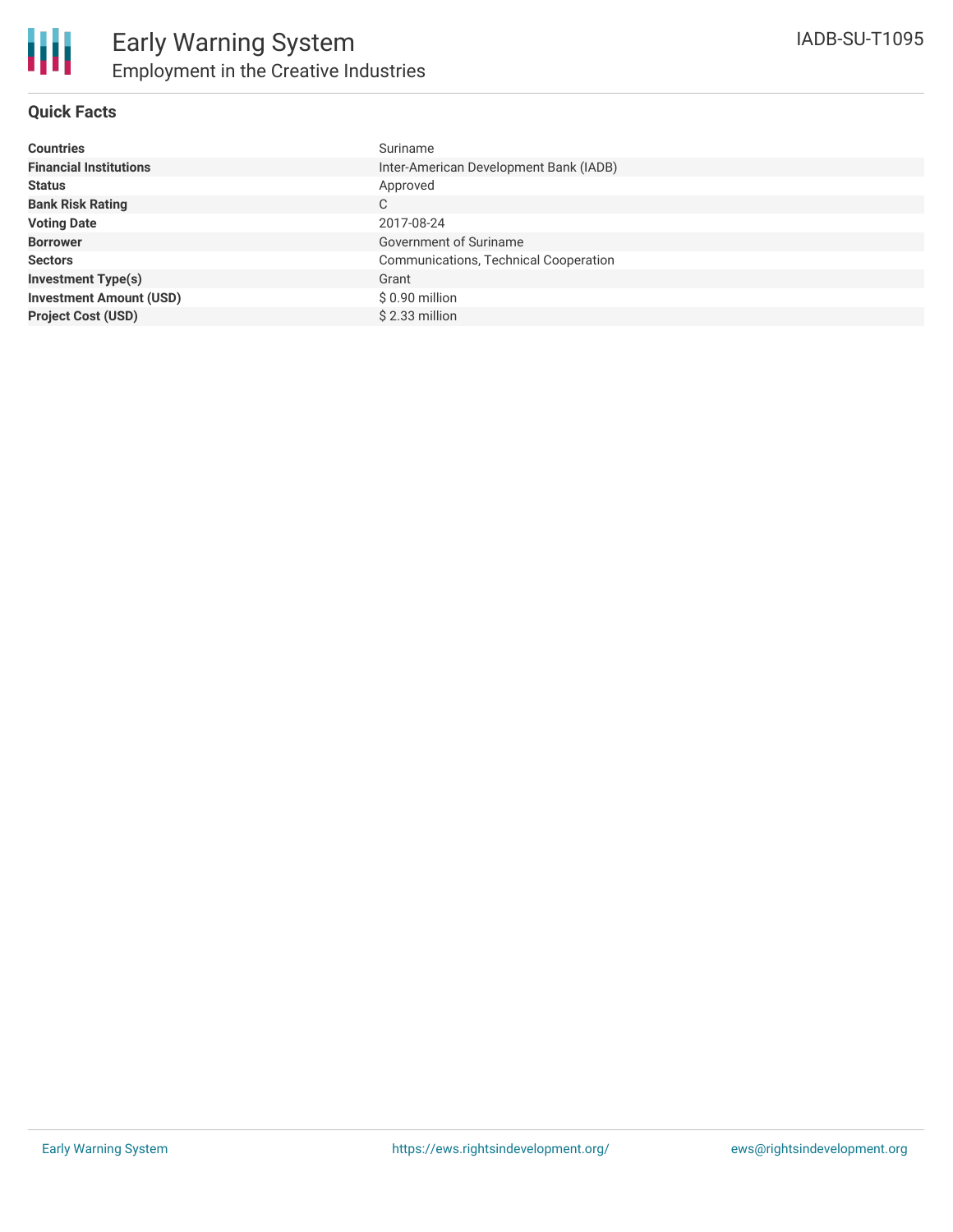

#### **Project Description**

This creative hub will serve as a platform for entrepreneurs, technology and innovation, creative and cultural industries to showcase Suriname's cultural diversity and is envisaged as a space where "business clusters, infrastructure, capital, talent and technology converge" to connect. The proposed project will finance (i) development of cultural and creative content; and (ii) establishing a business incubator for commercialization of these products and services.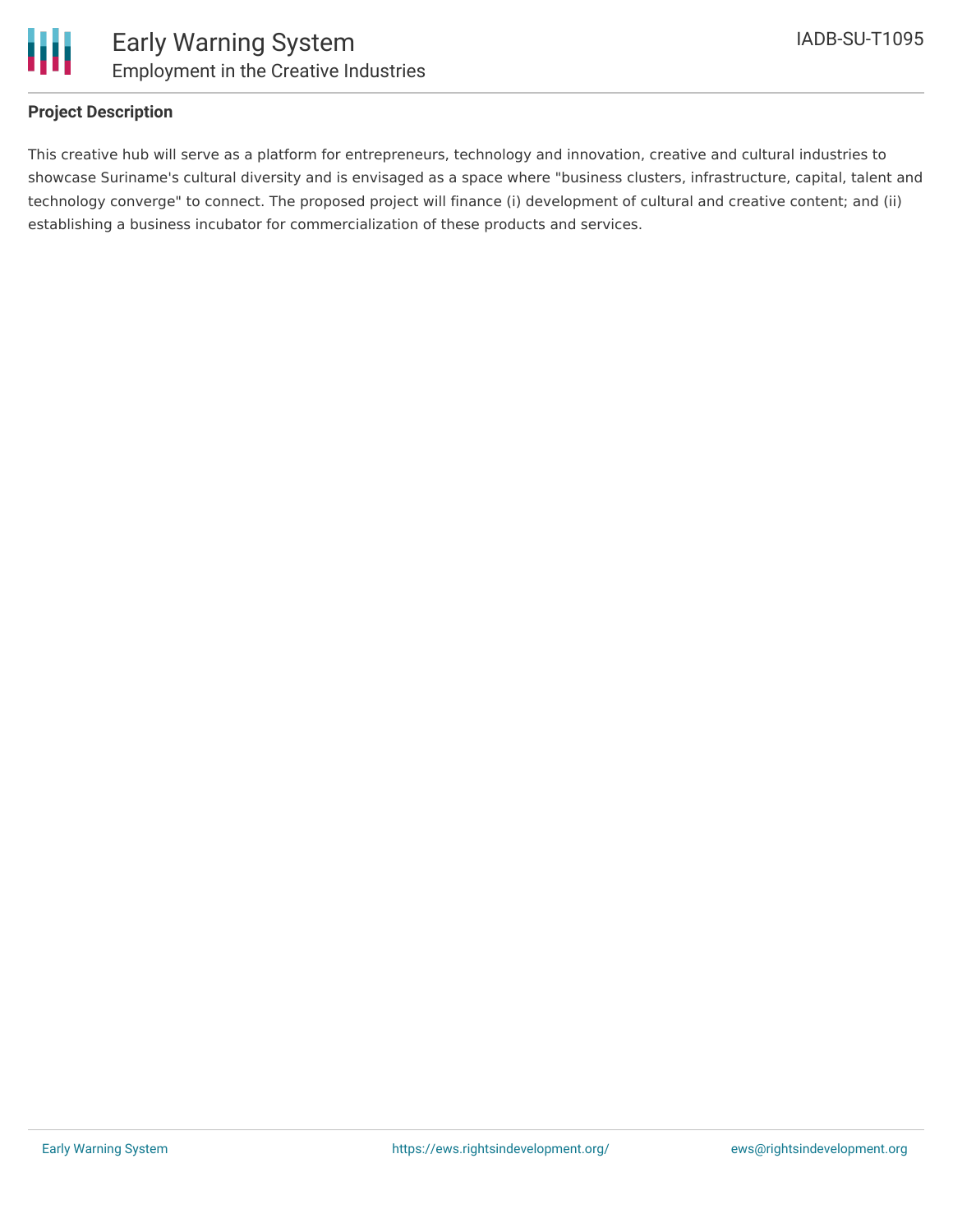

#### **Investment Description**

• Inter-American Development Bank (IADB)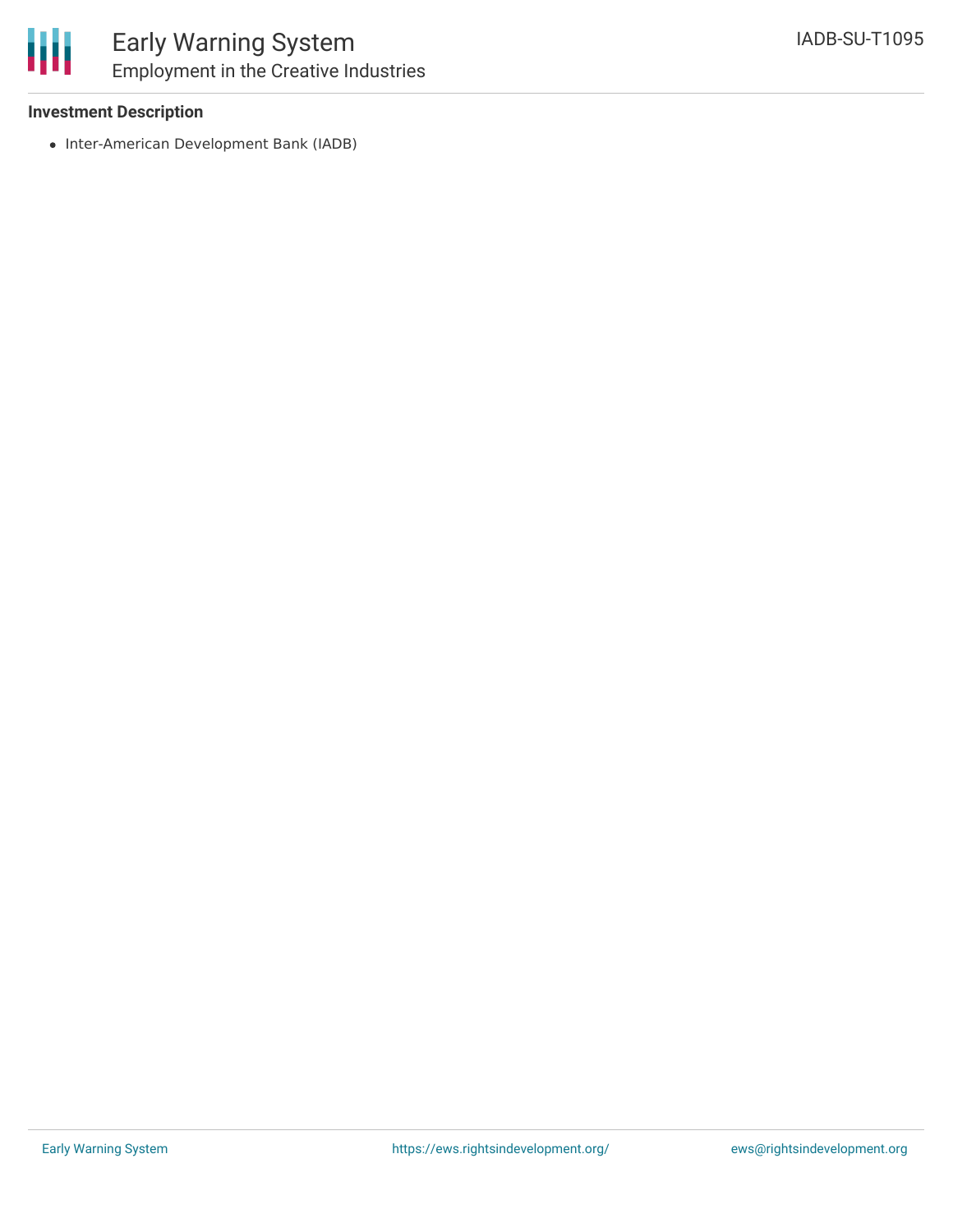#### **Contact Information**

ACCOUNTABILITY MECHANISM OF IADB

The Independent Consultation and Investigation Mechanism (MICI) is the independent complaint mechanism and fact-finding body for people who have been or are likely to be adversely affected by an Inter-American Development Bank (IDB) or Inter-American Investment Corporation (IIC)-funded project. If you submit a complaint to MICI, they may assist you in addressing the problems you raised through a dispute-resolution process with those implementing the project and/or through an investigation to assess whether the IDB or IIC is following its own policies for preventing or mitigating harm to people or the environment. You can submit a complaint by sending an email to MICI@iadb.org. You can learn more about the MICI and how to file a complaint at http://www.iadb.org/en/mici/mici,1752.html (in English) or http://www.iadb.org/es/mici/mici,1752.html (Spanish).